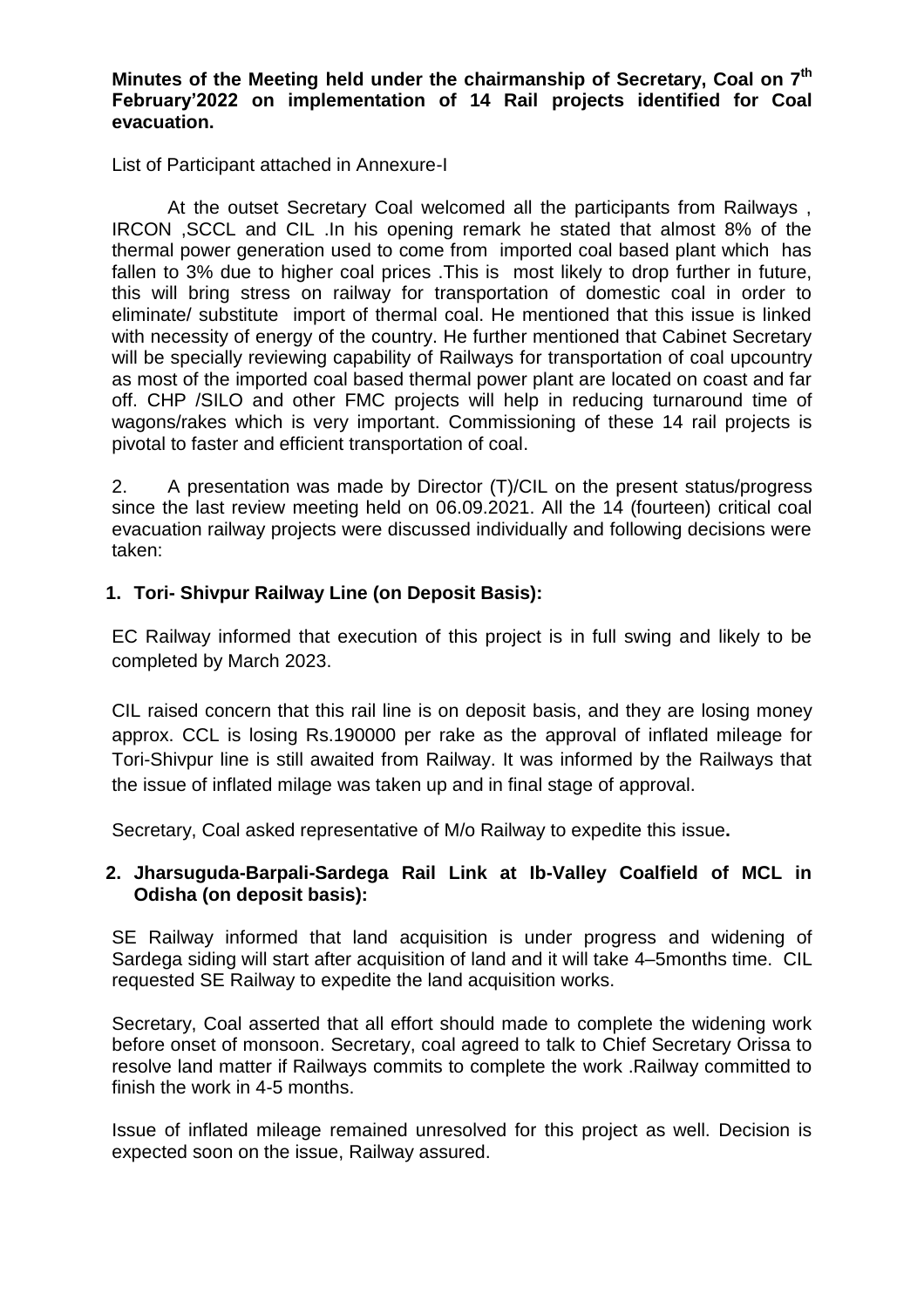### **3. Rail connectivity of Lingaraj SILO with existing Deulbeda Siding at Talcher Coalfield of MCL in Odisha (on deposit basis):**

MCL mentioned that this Line has been commissioned and loading is going on. Lingaraj Silo has the potential to load 22 rake/day but due to shortage of rake availability the average is presently about 14-16 rakes/ day.

### **4. Railway line from Bhadrachalam to Sattupalli (on deposit basis):**

SCCL informed that 1<sup>st</sup> section of Rail line is completed,  $2^{nd}$ &  $3^{rd}$  Section are expected to be completed by February 2022 and March 2022 respectively. He further added that fewer approach road works are to be constructed by March 2022. SCCL added that on completion of this line, 10 MT coal will be evacuated from this railway line.

Secretary coal congratulated team of SCCL and Railways for commissioning this project on time.

# **5. Shivpur Kathautia Railway line (through SPV):**

JCRL informed that project is in final stage of financial closure. Financial closure expected by 25.02.2022. CCL also informed that full time CEO has now been appointed in JCRL to steer the SPV forward. Work has started on this project. All tenders are lined up. One tender has been awarded. It is Rs.1799.00 crore Project. Secretary coal commended the team on good progress.

# **6. East Corridor- Korichapar-Dharamjaigarh through SPV by IRCON:**

IRCON informed that as per present progress, Chhal feeder line is expected to be ready by Feb 2022, Baroud feeder line by April 2022 and Durgapur feeder line by June 2022. Land acquisition and construction activity to be expedited by IRCON in second block section of spur line. Balance electrification and signalling work in Korichhapar–Dharamjaigarh section has been completed in January 2022.

Secretary, Coal asked to complete this Corridor by April 2022.

SECR is to issue Safety Certificate for opening of first block section of spur line i.e., from Gharghoda to Bhalumuda.

Commercial Notification for Dharamjaigarh Good shed has been issued on 11.11.2021. Coal loading is to be started from Dharamjaigarh Good shed by RCR mode by taking coal from Jampali Mine.

It was informed that only two MT of coal are coming because of bad road condition despite 6.0 MT coal Production. CMD, SECL informed that road will be completed before June, 2022.

Secretary desired that CMD/SECL should hold a meeting with all stake holders to ensure adequate coal traffic in CERL Project so that financial viability of CERL project is well sustained. It should be quantified how much road coal transport gets shifted to Rail with commissioning of the Project.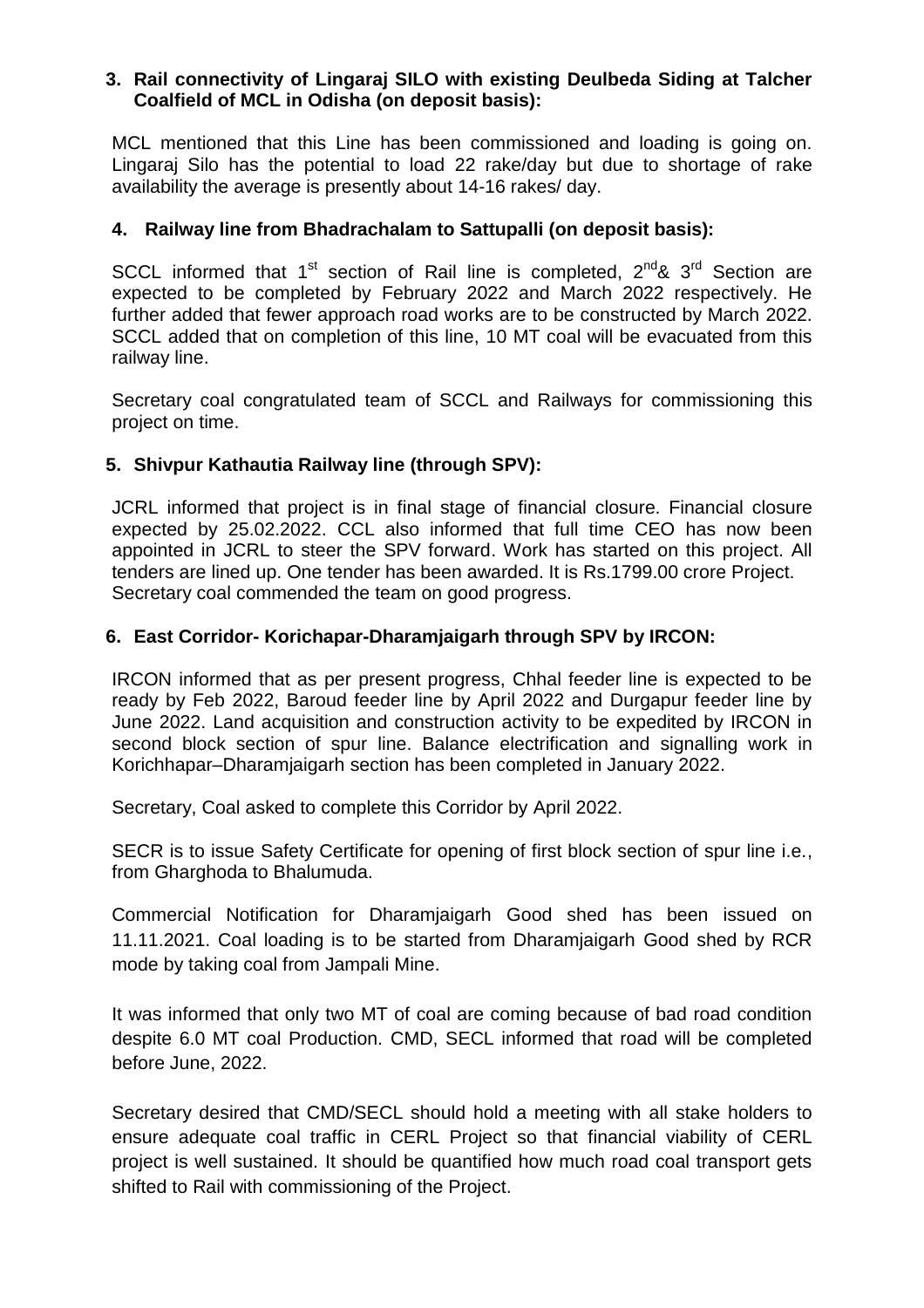# **7. East- West Corridor-Gevra Rd- Pendra Rd through SPV by IRCON:**

Secretary, Coal appreciated that MAHAGENCO and CSPGCL deposited their share of additional cost of re-routing to CERL.

SE Railway informed that the issue of introduction of 22 elephant passes to the cost which is approx. 430 Crores, but the project remained viable. Moreover, this caused large scale revision in already approved drawings, which would ultimately lead to time overrun.

It was also mentioned that revised L-section have been submitted to Bilaspur Division, SECR in December 2021 and this needs to be expedited. Due to nonapproval of revised L-section, GADs of Bridges are held in SECR/Construction.

Secretary, Coal advised SECL and SECR to resolve this issue at the earliest for timely completion of the project.

### **8. Angul – Balram rail link as part of Inner Corridor through SPV by IRCON:**

It was informed that with completion of MCRL Ph-I in Jun'2022, incremental evacuation capacity of about 20 MT of coal would be added.

SCCL showed interest in equity participation in MCRL Ph-II as Naini Block is depended on this line for evacuation.

IRCON was advised to look an opportunity to construct MCRL Ph-II line merging with Subhadra railway line proposal so that its construction may be expedite. Also, IRCON was asked to submit revised timeline for the MCRL Ph-II line in next meeting.

### **9. Doubling of Rail line from Singrauli to Shaktinagar via Karaila Road (45kms):**

Expedite construction works and ensure commissioning of the Karaila Rd-Singrauli section of 12 km by July 2022 and next 11 km by December 2022.

NCL informed that this line will smoothen the coal evacuation with incremental increase of 5 rake /day. It was also informed that this line is very important for coal transportation of NRS.

### **10. Doubling of Singrauli to Mahadiya and Mahadiya to Katni (260 km) by IRCON:**

IRCCON informed Forest / Wildlife clearance (72.83 Ha) is awaited in one online proposal. Complete Permission to work received for one proposal of 46 Ha on 22/10/2021. In another proposal, partial permission to work in 44.37 Ha out of total 67.45 Ha received on 27/9/2021. The work in these sections have been taken up.

IRCON provided timeline as 2021-22 for 69.94 Km, 2022-23 for 70.1 Km and 2023-24 for 76.91km.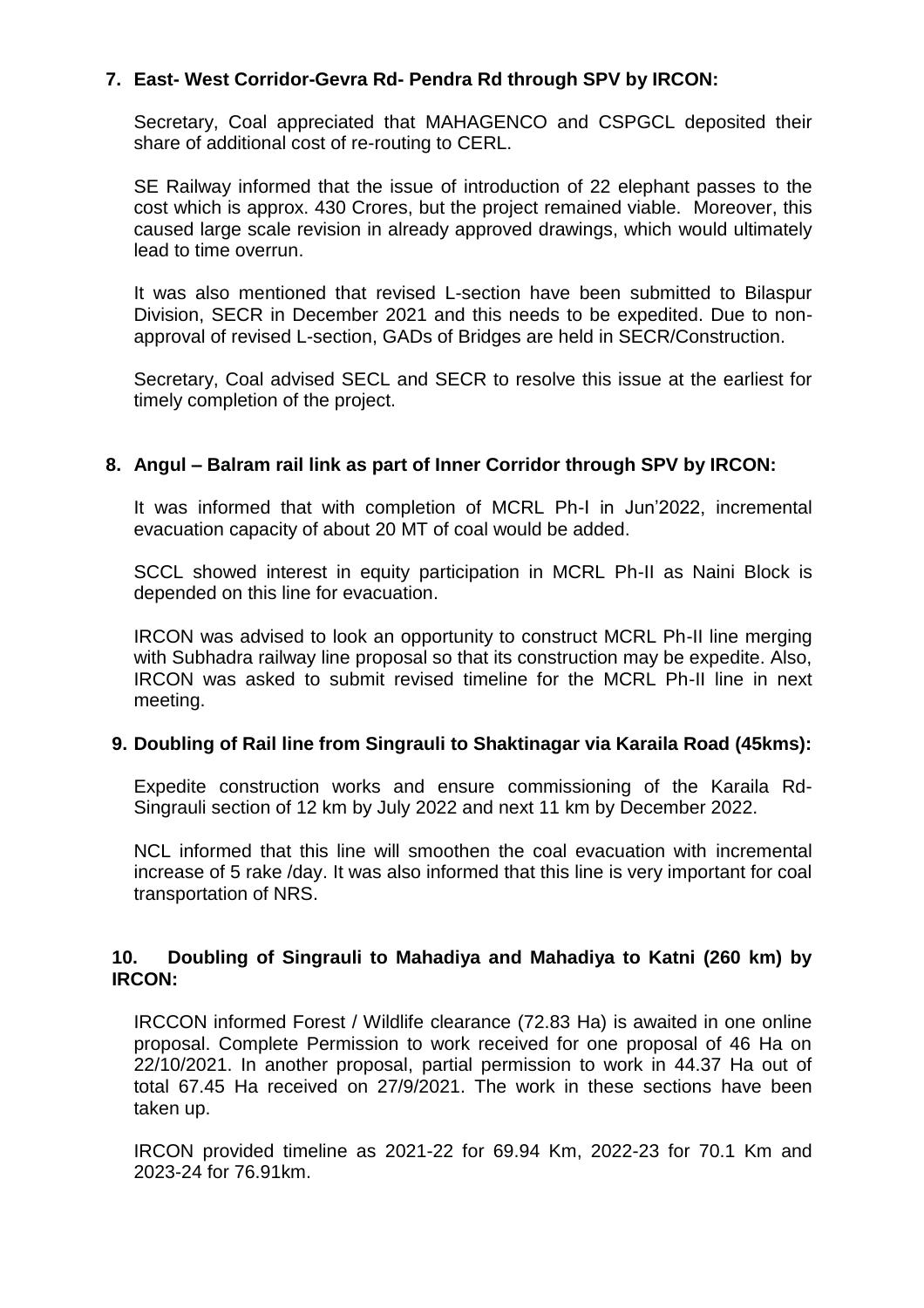# **11. Third line Barkakana-Garhwa Road-Son Nagar (291 km) by RVNL:**

RVNL provided timelines as 2021-22: for 38.45 km; 2022-23: for 169.34 km, 2023-24: for 83.16 Km

### **12. Third & Fourth lines between Jharsuguda to Bilaspur (206 kms) Funded by Railway:**

For the balance portion of the 4th line SEC Railway provided Timelines as 2021- 22: for 31.7 Km; 2022-23: for 74 km, 2023-24: for 82.3Km.

# **13. DFC- Dadri to Sonenagar & extension upto Koderma by DFCCIL:**

Proposal for Extension of DFC terminating at Sonenagar upto Koderma for JCRL Project of Shivpur- Kathautia has been submitted to PPPAC on 18-10-2021 and approval obtained on 27.12.2021. Process for requisite approval of Cabinet has been initiated.

#### **14. Third and Fourth lines from Talcher to Budhapank (10 km) and Third & Fourth lines from Budhapank to Rajathgarh (124 km) by ECo Railway-**

Delay in acquisition of Private Land has resulted into time overrun of target of Budhapank-Rajathgarh 3rd/4th line project.

MCL requested ECo Railway to expedite the construction of the  $3<sup>rd</sup>$  and the  $4<sup>th</sup>$ lines from Talcher to Budhapank on priority basis.

The meeting ended with a Vote of Thanks to the Chair.